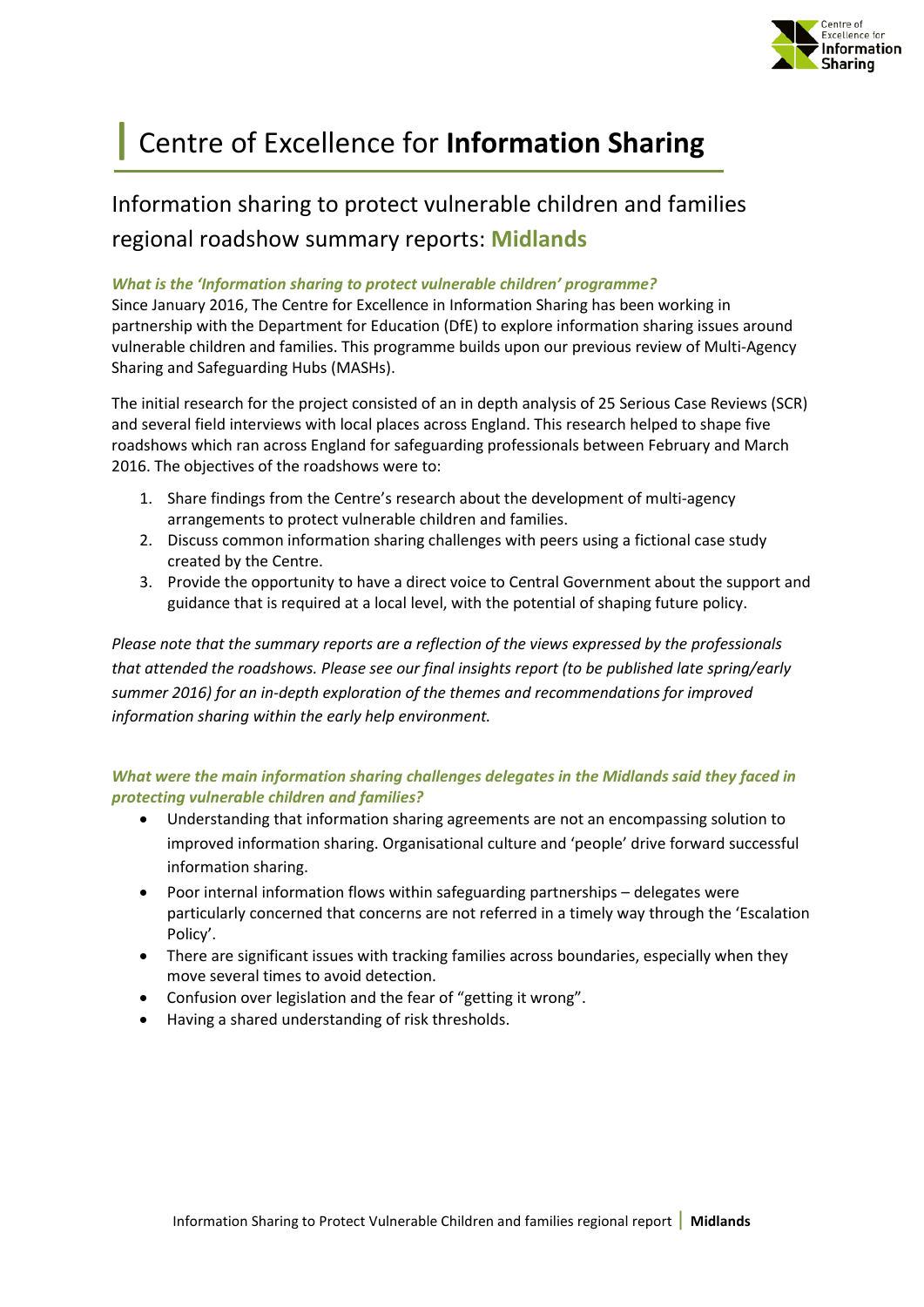

#### *What did delegates in the Midlands say were the best way of overcoming these challenges?*

#### *At a local level*

- There was a strong call for information sharing systems to be reflective of practice, rather than the practice being driven by the way systems are designed. There was a particular request to acknowledge the voice of the practitioner within policy and design.
- Integrated multi-agency assessment referral processes.
- Information sharing across partners relies on a better understanding of what information should be shared. In order to achieve this, there is a requirement for further multi-agency training programmes for practitioners. Areas of concerns were identified as child sexual exploitation and domestic violence.
- Delegates were also keen to develop a stronger response to domestic abuse concerns and shared processes for supporting victims across the safeguarding partnership.
- Better review of stepped down cases and timeliness of follow-up procedures would lead to more confidence between partners that if they shared information in future, it would be acted upon promptly.
- Developing a common language to help support cross-border 'handover' of information about families who move between different authorities / health / police boundaries.

#### *At a national level*

- There is a need for more clarity and consistency of national messages about good practice in information sharing to protect vulnerable children and families to reduce "grey areas".
- Developing greater multi-agency capability for professional curiosity and challenge.
- Campaigns that promote information sharing to protect vulnerable children and families, such as family nurse partnerships.

#### *What were the main asks of Central Government and national organisations?*

- There was a call for a co-ordinated effort at the national level to raise the profile of safeguarding is 'everybody's business', and put more emphasis on explaining why information helps to protect vulnerable children and families.
- To complement the above, delegates stressed the importance of multi-agency safeguarding and information sharing training for all services that engage with children and families.
- Support to build routine feedback mechanisms for all relevant agencies working with vulnerable children and families, to help improve partners' trust and accountability in the handling of their information.
- Delegates also raised concerns that they needed better clarity through regional or national governance on processes for obtaining informed consent from the family to share information with a range of early help partners.

# *"Really good opportunity to share information and best practice across agencies."*

*"I will work with partners around understanding and developing the culture around information sharing and ensuring all our training is multi-agency."*

*"We're going to get this sorted."*

# Midlands delegates